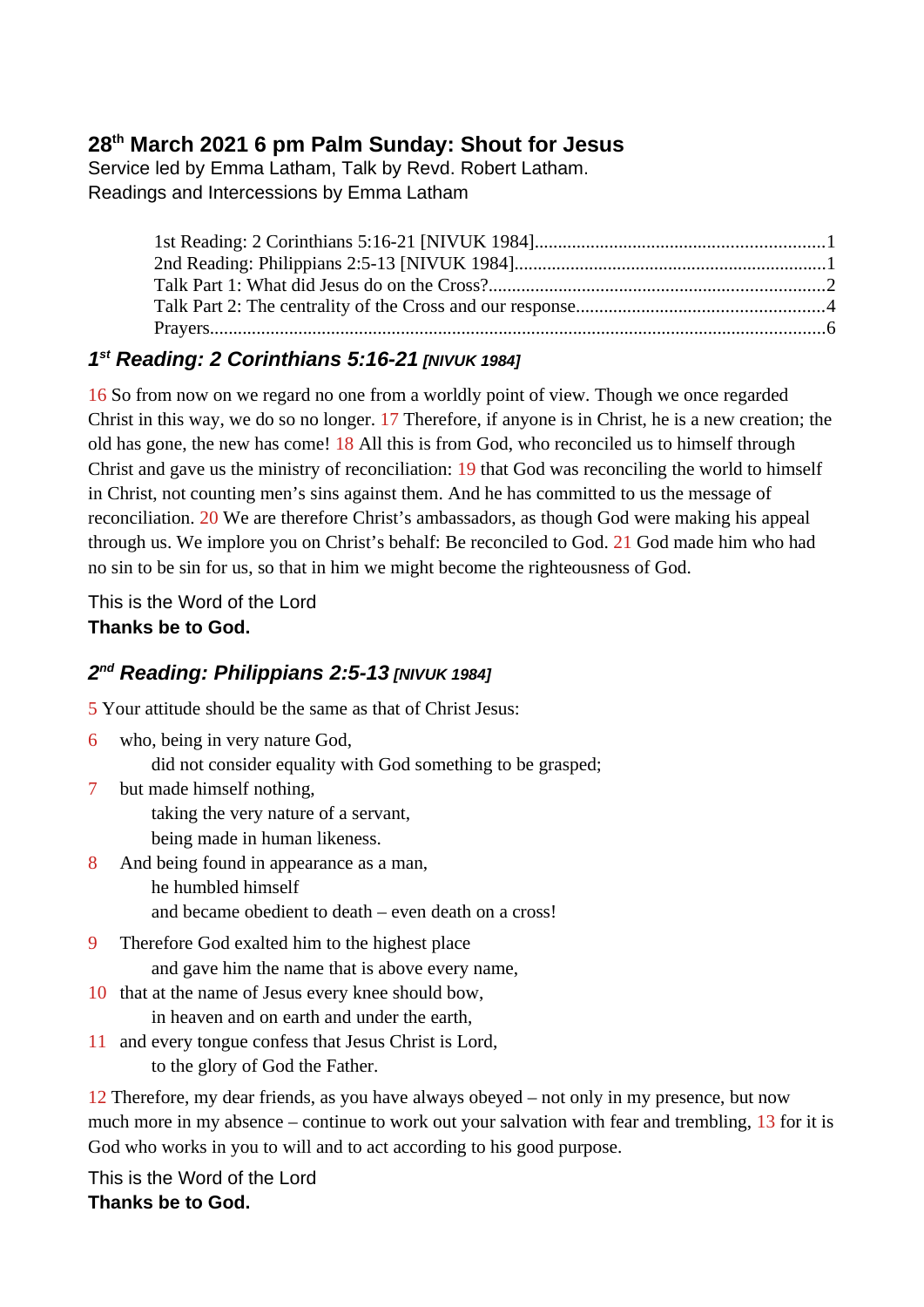### <span id="page-1-0"></span>*Talk Part 1: What did Jesus do on the Cross?*

[Rob:] So Let us pray.

May I speak in the name of God who is Father, Son, and Holy Spirit. Amen.

So Palm Sunday is the day that Jesus rides into Jerusalem on the donkey, with the destiny of a painful death on a cross to face at the end of the week. And it's that painful death that I wanted to reflect and contemplate. Jesus comes the innocent one, the almighty one, that there is no reason or why Jesus should go to the cross, there is no crime that He has committed. He's a perfect man. And yet He willingly takes our place upon a cross to die for us.

So what is it that we understand that Jesus is doing when He does this? The circumstances are clear. We human beings have fallen short of God's glory. We've fallen into sin. It's our fault. We choose to do it. We've been given freewill by our Father in Heaven, and we are responsible before Him for these things that are wrong in our lives and in the life of the world and all around. We cannot, however, deal with this issue. There is only one person that has the power to actually deal with our sin, and that is God Himself. But why should He? It's not His fault. He's leant over backwards to place us in the most wonderful possible place for us to live and share our lives in. He wants us to be one with Him. And we turned our back and rebelled. It's man's responsibility, but God has the power. And if God just does it: magic, if you like, then that would actually be dodging the issue.

The actual way in which God in His love reaches out for us to show His love for us, is actually sheer genius. Because what God does is He comes to us as a human being, to take upon Himself the mantle of our sin. As we heard Emma read in the first reading, Jesus comes and became sin, though He knew no sin, in order that we might become the righteousness of God. And this is what we are seeking to understand when we talk about the atonement. The atonement itself is a word that actually says what it means. To understand the word atonement, you only have to break it up. It means at-one-ment, it's an Anglo Saxon theological word. It means about making amends or giving compensation and making up, reconciling of oneselves to another. But when we talk about the atonement, we're talking about this great gulf of sin that is bridged by our Father in Heaven, in order to bring us back to Himself. So this is not just any old making amends, it actually is the awesome glory of God being revealed in its magnificence. Ultimately, what's here is a mystery. And we will never bottom it at all. We just have in the end to accept it.

But there are four things which are often said about the atonement, that maybe gives us a handle, an idea about what it is. I've already used the expression that God shows His love, but that's the **first** thought, that is about showing the mighty love of God. Yes, it is, He's dealing with man's sin, woman's sin, with humanity's sin. But God is reaching down to us to demonstrate the great love that He has for us. We remember perhaps the most famous verse in the Bible<sup>[1](#page-1-1)</sup>, God so loved the world that He gave His only Son, that whoever believes in Him should not perish, but have eternal life. But this is God's demonstration of ultimate love, a love that has no comparison whatsoever.

<span id="page-1-1"></span>It's a bit similar to the prodigal son's father, who every day from his journey away from him scans the horizon to see whether he's come to his senses, and he's on his way back. But once he is visible on that journey of penitence back from those mistakes he's made, his father rushes out to him, and endues him with a love, falling on his neck kissing him, putting fresh clothes on him, the ring of honour, and proclaims a feast and kills the fatted calf. It's an example for us to follow, and to be aware how much God loves us.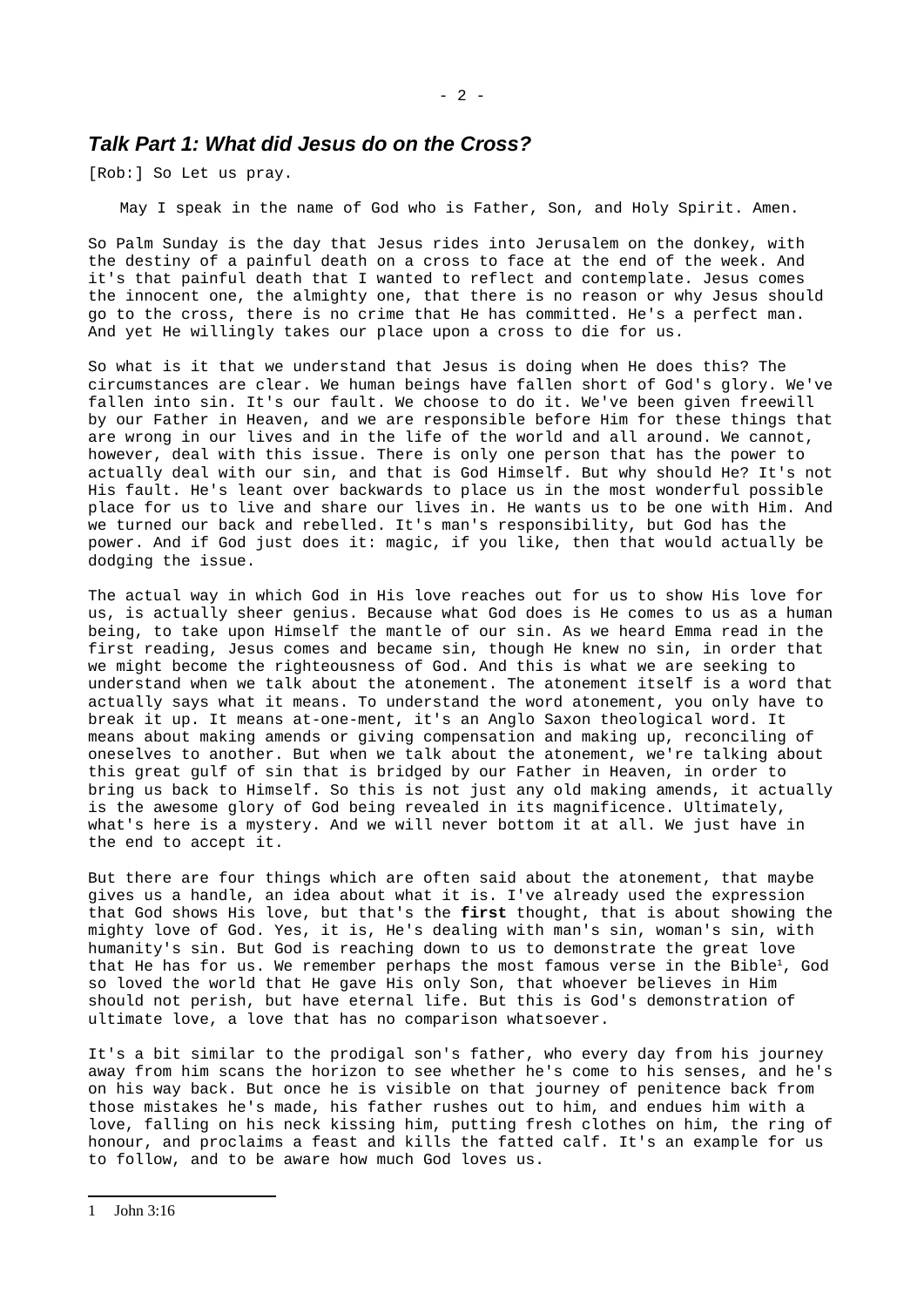**Secondly**, it's that God is our substitute. God takes our place. We've got two pictures of this to kind-of think on.

- The first is a law court. We are in the dock. We are condemned to death, because we are rightly being prosecuted for the wrongs we've done. And we know that the wages of sin are death. But instead of condemnation, God pronounces us free and not guilty while taking the punishment upon Himself. Jesus died in our place upon the Cross.
- The second picture says pretty much the same thing really. In the old days of slave markets... We have slavery still today, but it's a little bit more hidden than we might have imagined, say, in the time of Jesus, where slaves would be advertised, you know, for sale, the stronger ones setting the higher mark, and the younger and the weaker ones, having to fetch the lower mark. But along comes God into the situation, He pays the price for our release, we are released from the slavery to sin, and God takes our place and He becomes, instead, the redeemer, the person who sets us free.

The **third** one emanates from the Old Testament, the system of sacrifice that is established in the Old Testament, beginning with the exodus story, where the sacrificial lamb of the Passover is offered in token of the firstborn son. And a whole system of sacrifices then become part of the religion of Israel, throughout the Old Testament. These sacrifices are offered as our representative. It means that the people of Israel do not have to die, that God's punishment will be set aside in place of the sacrifice in order that the people might continue to live. But of course, we're told that bulls and lambs and sheep are never going to be sufficient to offer an ultimate sacrifice.<sup>[2](#page-2-0)</sup> Instead, Jesus comes into this world, and becomes the ultimate sacrifice for us in exactly the same way. The difference is that Jesus Himself is the priest, who offers Himself and dies upon the cross as the ultimate sacrifice. We read much more about it in the letter to the Hebrews, in which Jesus' blood prevails far more than all those animal sacrifices in the past. And because Jesus then becomes our representative, this is a sacrifice once for all, by which we're able then, with His help, to enter in to the eternal regime of Heaven.

And **finally**, the one that I'm probably rather partial to, is that the Cross is a battle with the evil that fills His world. We know that there is so much evil, the origin of which lies, perhaps, in the temptations of Satan, but also in that sense that we are culpable and we fall to sin, as we say. But on the Cross, Jesus does the battle for all time, with all evil, with Satan, and with everything that is contrary to the will of God. He takes battle and He wins the victory. The final cry of Jesus upon the Cross was a victory cry, "It is finished!"[3](#page-2-1) And Jesus defeats sin, death, and Satan, and reveals the resurrection to eternal life, so that we might be free. We therefore live out a victory. In our Christian life, we are called not to kind-of fight for a victory in each and every circumstance, because the victory is won. We just simply need to apply the power of the Cross, fight from the victory that is won for us, and we will be victorious ourselves.

Of course, it's impossible, as I've said already, to completely explain such a mysterious experience as the Cross of Jesus Christ. And all of these theories have their truths. And all of them maybe have things that maybe just thinks, "Well, how can this possibly be?" For instance, when we just talk about God's love, it rather leads us as human beings to make an appropriate and proper response. And some people feel it doesn't necessarily always take human sin seriously enough. Because, you know, how do we measure our loving response? If God is our substitute, we sometimes worry that actually sets Jesus against His Father, that Jesus is the victim, and the Father's taking it out on Him, I suppose. But you can't divide the Trinity, and Jesus and the Father are one in this, and it is their work. And there are other things that maybe just makes us wonder about these things. But essentially, we have had to recognise that here

- <span id="page-2-0"></span>2 Hebrews 10:1
- <span id="page-2-1"></span>3 John 19:30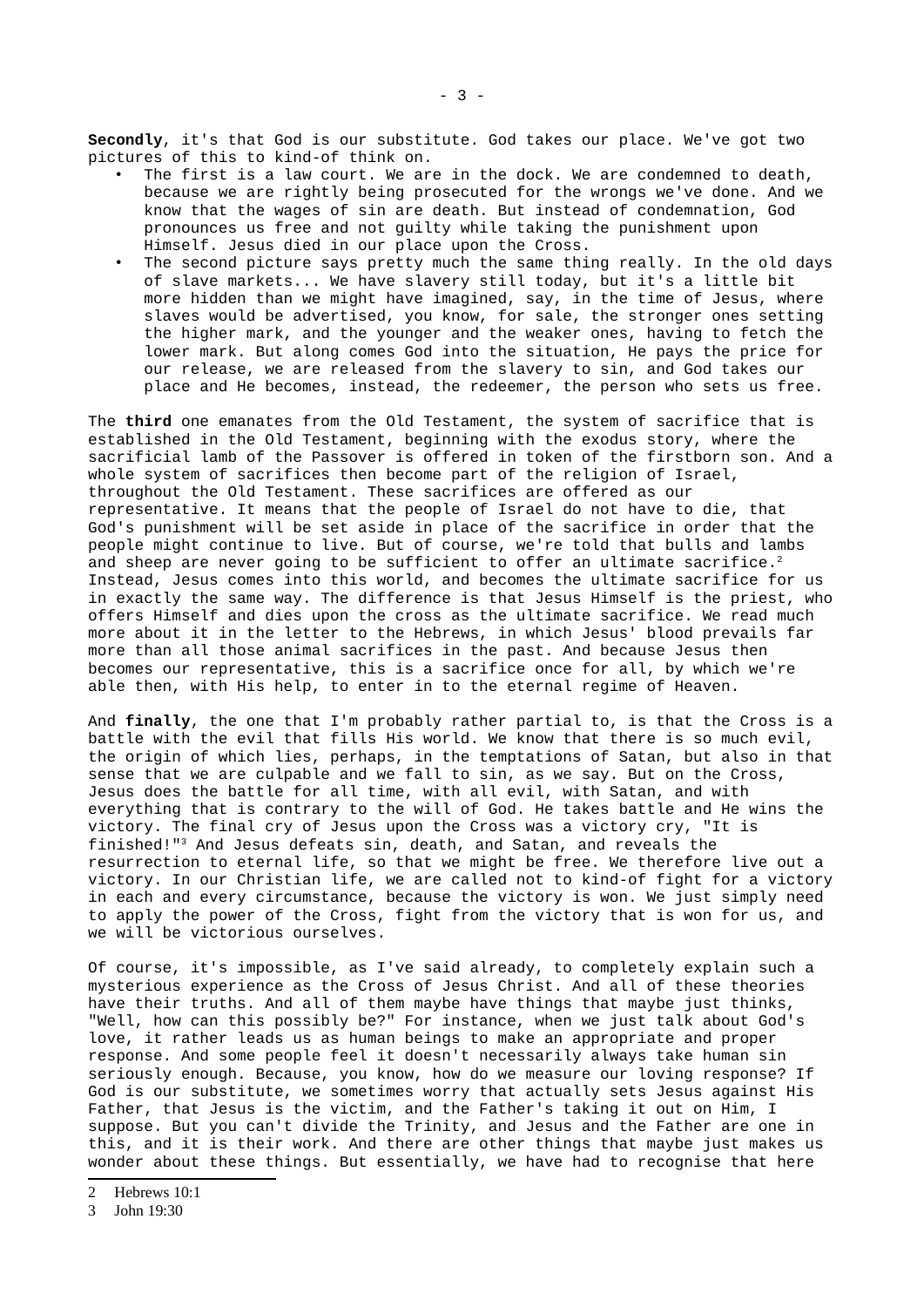is God's action and work in the Cross of Christ, that Jesus there for us, wins for us a love, a freedom, a sense of belonging to God, that can be given in no other way. As Mrs. Alexander would say<sup>[4](#page-3-1)</sup>,

There was no other good enough

To pay the price of sin;

He only could unlock the gate

Of heaven, and let us in.

We're going to just have a brief reflection now, as we listen or share and sing the hymn, 'It is a thing most wonderful'.

### <span id="page-3-0"></span>*Talk Part 2: The centrality of the Cross and our response*

So, the mystery of the atonement. But the Cross clearly shines bright throughout the pages of the whole Bible. I sometimes ask myself, at what point did the Cross become an inevitability? There is a sense that from beginning to end of the Bible, it's the story of the Cross. But were there other ways in which we might have possibly found a way so that Jesus didn't need to die upon the Cross? But when we look at Scripture, and just read very briefly through some of the pages, then clearly, the Cross is always having an impact, right from the very Fall itself, where Satan is told that human beings will crush his head, there is a prediction that this fall into sin of humankind will not be the final end of the story.

We also reflect on the story of Abraham and Isaac, because Abraham is bidden by God to offer a sacrifice of his only son, Isaac, the son of promise<sup>[5](#page-3-2)</sup>. And when on that journey, to the mountain of Moriah to make that sacrifice, Isaac timidly asks his father, where is the offering, Dad? Abraham can only say, "the Lord will provide an offering." And at the very moment when the knife is poised above Isaac to kill him, and to complete the sacrifice, the voice of the Lord cries to stop and Isaac is released, and a ram is caught in the thicket, the sacrifice is provided.

We also can reflect on other passages of Scripture that clearly speak most profoundly of the experiences of Jesus upon the Cross. Most clearly included in these would be Psalm 22, which seems to tie in very directly with what happened to Jesus on the Cross. And Isaiah 52 and 53, when we see again, a foreknowledge of some of the events that happened, both to Jesus at the time of the cross, and in preparation for it. And even stretching that the rest of the way, obviously, as we move into the Gospels and the story of Jesus, it's hard to know exactly when the Cross becomes inevitable. Maybe it always was. Simeon makes prophecies and predictions about this for Jesus at the time of His birth. Jesus, it seems, has himself an idea that His mission is to the lost house of Israel<sup>[6](#page-3-3)</sup>. Is there something here about perhaps reviving in Him that ancient story of Israel that will bring the people of Israel as a whole to be the redemptive people? Was this God's original plan in choosing Israel itself?

But even as we get beyond the Cross and the preaching of the Cross, it's obviously the Cross that gives power to the testimony. In Revelations we're told we overcome by the blood of the Lamb, and by our testimony<sup>[7](#page-3-4)</sup>. And even the signs of the Cross remain in Jesus, as He stands victorious in Heaven, because the Lamb that is slain is standing there<sup>[8](#page-3-5)</sup>, alive and bearing the marks that crown

<span id="page-3-1"></span><sup>4</sup> Hymn: "There Is A Green Hill Far Away" by Cecil Frances Alexander 1818-1895 (published 1844)

<span id="page-3-2"></span><sup>5</sup> Exodus 22

<span id="page-3-3"></span><sup>6</sup> Matthew 15:24

<span id="page-3-4"></span><sup>7</sup> Revelation 12:11

<span id="page-3-5"></span><sup>8</sup> Revelation 5:6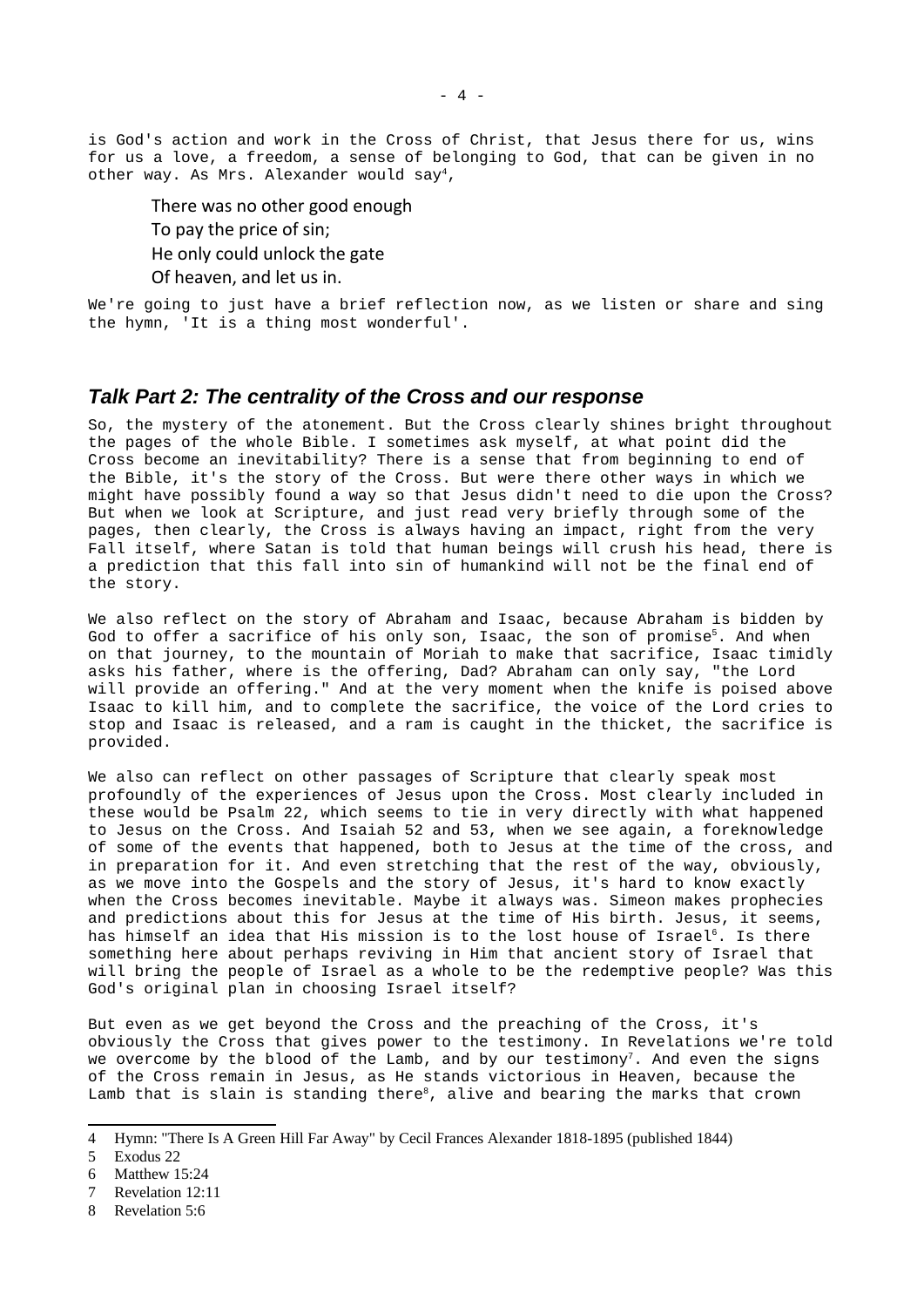Him with many crowns<sup>[9](#page-4-0)</sup> tells us "those wounds yet visible above" are "in beauty glorified" [10](#page-4-1).

But you know, one of the most telling thoughts that I ever heard around this was simply that when God made the world, He had already made the choice, either out of necessity, or provisionally, that if the world rebelled against him, that He would give himself and His life to redeem us human beings, that even before the world was made, God chose to die, and be willing to set himself as the cost of our sin and wrongdoing, so that in His love, He can bring us back.

But in reality, this is even still only half the story. Because as we praise and honour God for His love to us, for taking our place, for being the sacrifice, for battling for us and wielding the victory over all that is evil and wrong in this world; actually, there is a much-neglected part in this story, and that is our response. Because, you see, we have to decide ourselves with such great love that is demonstrated to us, how are we going to respond? To reject Him is to throw it all in His face. To try and remain neutral is not much better. The only way we have is responding to God, and applying the Cross into our own hearts and lives. One of my great heroes I heard about when I was in South Africa, is a guy called Bob Mumford. I may already have spoken about him to you. And if not, well, you're about to find out.

Bob Mumford has a teaching around the Cross of Jesus Christ, and He divides it into two sections.

- He talks about the **work** of the Cross, which is the atonement, that's the part of Jesus in giving Himself to die upon the Cross. It's what brings us and enables us to come into Heaven. It's God's work to bring us out of sin into His marvellous light. And He therefore is enabled to get us ready for Heaven in that process.
- The second part is the **way** of the Cross. Now Emma read from Philippians, the great hymn of Christ's glory, central to which of course, is the Cross of Jesus Christ and His victory that enables him to become the name above all names at which every knee will bow. But as Emma continued, she read about how Paul exhorts each one of us to work out our salvation in fear and trembling. And the way of the Cross is the road in which we walk as the people who respond to the Cross of Jesus. Jesus told us clearly, if anybody wants to be my disciple, he must deny himself, take up his cross and follow me[11](#page-4-2). Well, in Luke's gospel, He says, "Take up your cross daily, and follow Me."[12](#page-4-3) And to take up our cross and daily follow Jesus is actually to walk in the way of the Cross. It's to allow the processes of God within us to fill us with power from on high to enable us to walk in the way of Jesus.

The work of the Cross is the atonement. It gets us ready for Heaven. The way of the Cross is working out our salvation in fear and trembling, it's living the life of Jesus here and now, empowered by His Spirit. The work of the Cross is what God does **for** us. The way of the Cross is what God does **in** us, and what God does **through** us, because He wants to make us the people who reflect His glory and the truth and the life. If you imagine the way of the Cross is a long journey between the point in which we believe and trust in the Father, and in the work of the Cross, to the point where He draws us fully into His kingdom, then that journey is marked by one particular end, that is given to us in Romans chapter eight and verse 29, "that those who He calls are called to be conformed to the image of the Son." Our salvation is only fully formed in us when we reflect fully and completely a picture of Jesus. Not that we become a clone, but that our desires, our life, and the whole shape of our being, reflects clearly the work of Jesus in us.

- <span id="page-4-2"></span>11 Matthew 16:24
- <span id="page-4-3"></span>12 Luke 9:23

<span id="page-4-0"></span><sup>9</sup> Revelation 19:12

<span id="page-4-1"></span><sup>10</sup> Crown Him With Many Crowns – 12-verse hymn by Matthew Bridges 1800-1894 and Godfrey Thring 1823-1903 (first published in 1851)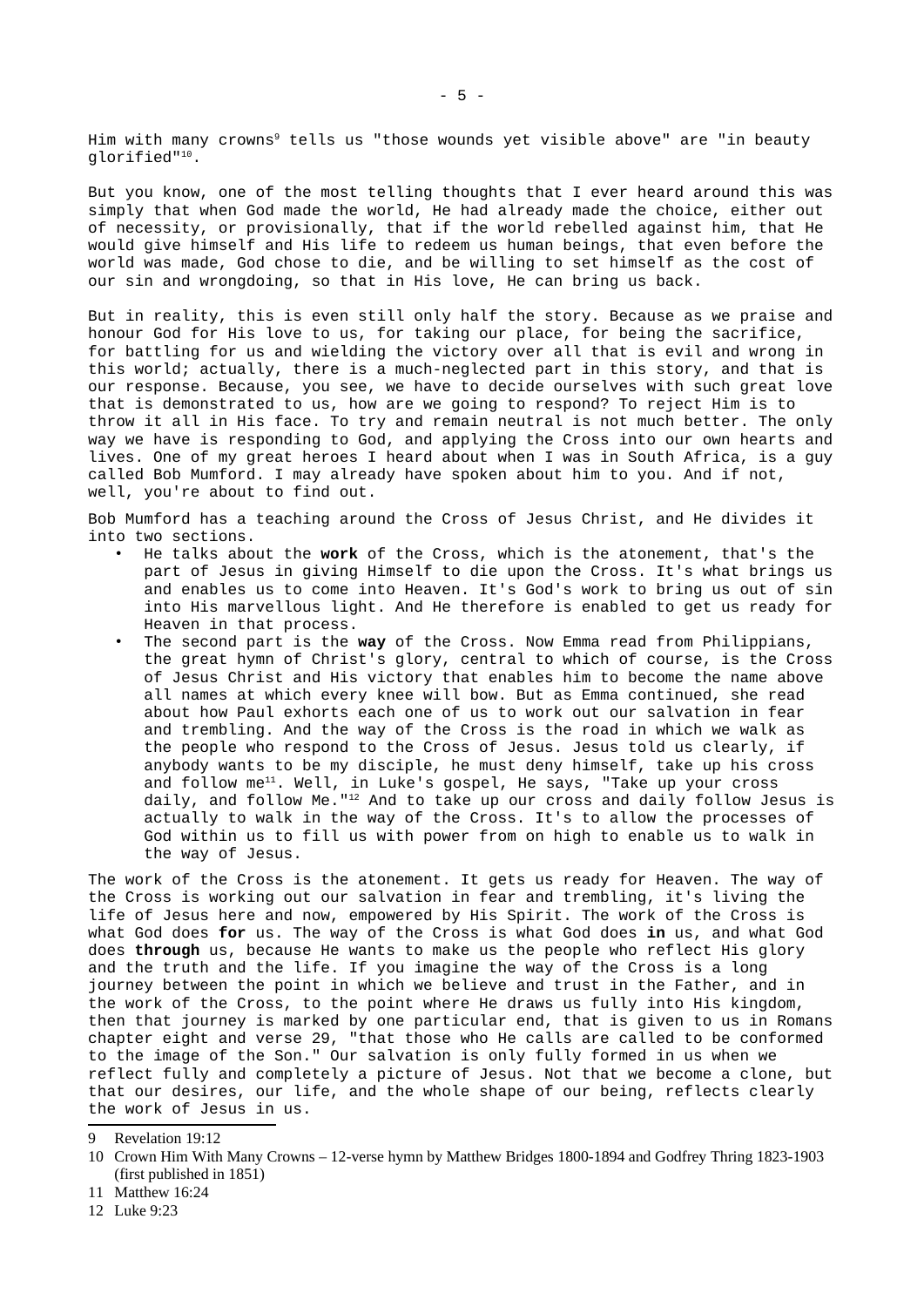In South Africa, I was also introduced to another gentlemen, an American evangelist called Francis Frangipane. And he picked up with that notion of us having to follow in the way of the Cross, taking up our cross daily. I remember even today, Francis saying, on video as it happened, that the Cross is an instrument of torture. It's designed to kill you. You see God and Satan both want us dead, but for different reasons. Satan wants us dead to destroy the work of God. God wants us dead, in order for us to reflect in the new life that He gives us, much more fully the person that we were meant to be. We have to literally take up our cross, so we die to ourselves and live to God. Paul writes in Galatians<sup>[13](#page-5-1)</sup>, "It is not I who live, but Christ who lives in me, because I've been crucified with Christ."

So, we are called to walk, because of the Cross, as our response to God's love and His work, to walk in the way of the Cross, and to carry our own cross enabled by the power of God's Holy Spirit. It is then that we can truly live out the blessing of Christ in our life.

Did you know that the simple sign of the cross is meant to tell us something very, very important in this life? If I make the sign of the cross, it's simply one [hand moves vertically] and two [hand moves horizontally]. And we can say this, it is 'I' crossed out. If we are prepared to die daily to sin, so that by the power of the Holy Spirit, we might be reborn to the life of Jesus, then we will truly walk in the way of the Cross and follow our Saviour, who has died for us and given His life upon the Cross of Golgotha.

Amen.

#### <span id="page-5-0"></span>*Prayers*

So Emma now will lead us into prayer.

[Emma:] So let's just be quiet for a moment and reflect on Rob's teaching, and just recognise who we are in Christ.

#### *Palm Sunday*

Lord, we praise You for Your glory, which we have seen in the life, death and resurrection of Jesus Christ, our Lord. We join in the praises of those who greeted him as He rode into Jerusalem. We praise You for His coming on the back of a donkey – the sign that He comes as the Prince of Peace.

We praise You that in His coming, You have demonstrated Your commitment to us by Your total rejection of all that is evil; for the utter determination of Your love to touch our hearts, to change our lives and to gently but firmly call us to follow Your Son.

We praise You that even when the world and our neighbour have, like the crowds of Palm Sunday, stopped praising Him, He is still Lord; that even when those around us, like the mob who cried 'Crucify!', turn their backs on You and reject Your Son and Your purpose of grace for a lost world, still You cannot be defeated.

We praise You that whether, like the crowds who waved their palm branches, we are passing through times of peace and rejoicing, or whether it feels as if we are standing at the foot of a cross, You give us the assurance that Your grace is sufficient, no matter the cost.

We praise You for the victory of Your love that triumphed over sin and death.

<span id="page-5-1"></span><sup>13</sup> Galatians 2:20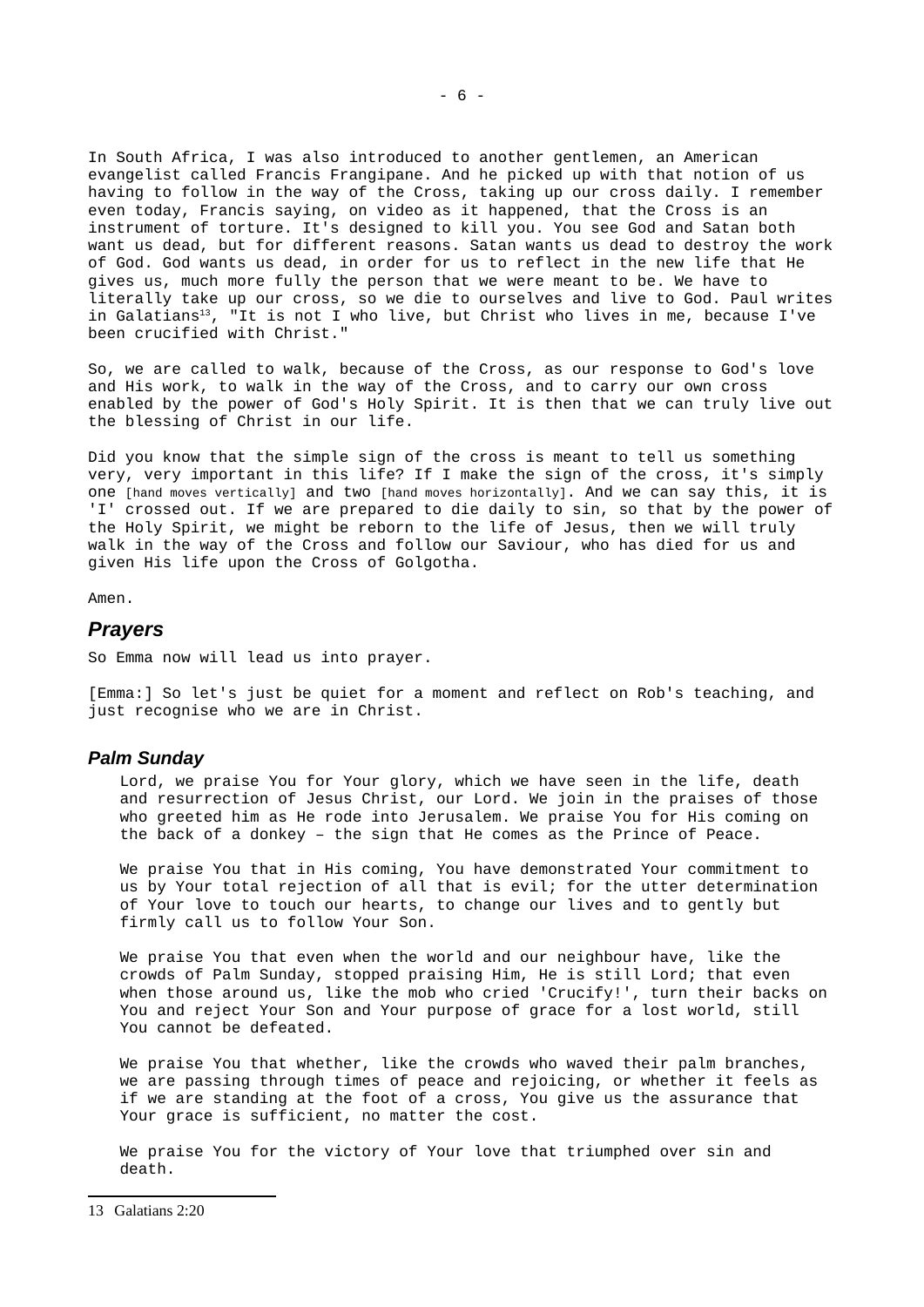We praise You that now and always He is our living Lord. We come to praise You now in and for Him, as we will praise You for all eternity.

#### **Amen**

### *God's riches for the people of faith*

Almighty God, our Heavenly Father, we thank You that though You are a high and a holy God, You are not remote, unmoved or unfeeling, but You live in the hearts of Your people. We praise You that through the life, death and resurrection of Christ You have made it possible for us not only to know You, but also to hear Your call to commitment and service.

Father, we worship You for the riches with which You shower our lives and the riches of Your grace with which You wish to fill our hearts. We thank You that in the empty cross and the empty tomb and the 'emptying out' of the Holy Spirit, You have given us the assurance of Your love for us and our place in Your Kingdom; that by Your grace You call us and by Your Spirit You empower us to live for Christ and to declare His name.

We thank You that down the centuries You have called those whom everyone else would have rejected and appointed those who felt least worthy to the most important tasks of all.

Father, we thank You for every person who makes Your love and presence real for us and for every person who shares Your riches with others. May the name of Christ always be lifted up and draw all people to him. **Amen.**

Holy God, Your love is amazing, steady and unchanging. Your love is relentless, passionate, and astounding.

We thank You for the sacrifice of Jesus which has redeemed us and restored us to a right relationship with You.

We confess that we take this gift for granted; we fail to grasp the significance of the sacrifice; we continue to live as unredeemed people.

Forgive us for our sinfulness. Cleanse us. Restore us. And ignite our hearts with a passion to live for You. We humbly ask, in Jesus' name.

**Amen**

#### *Lord, we come with our hurts*

Lord, we come with our hurts and our disappointments; we come with our emptiness and our concerns; we come with our loneliness and our aloneness; we come with our brokenness and our pain; we come with our sin and our selfishness; we come with our fears and our doubts; we come to the empty Cross for a Saviour; we return from the empty tomb with a Lord.

Lord, pour Your Holy Spirit into our hearts and lives, that we may not go alone, but in the healing and wholeness of Christ, who goes with us, always and forever. **Amen**.